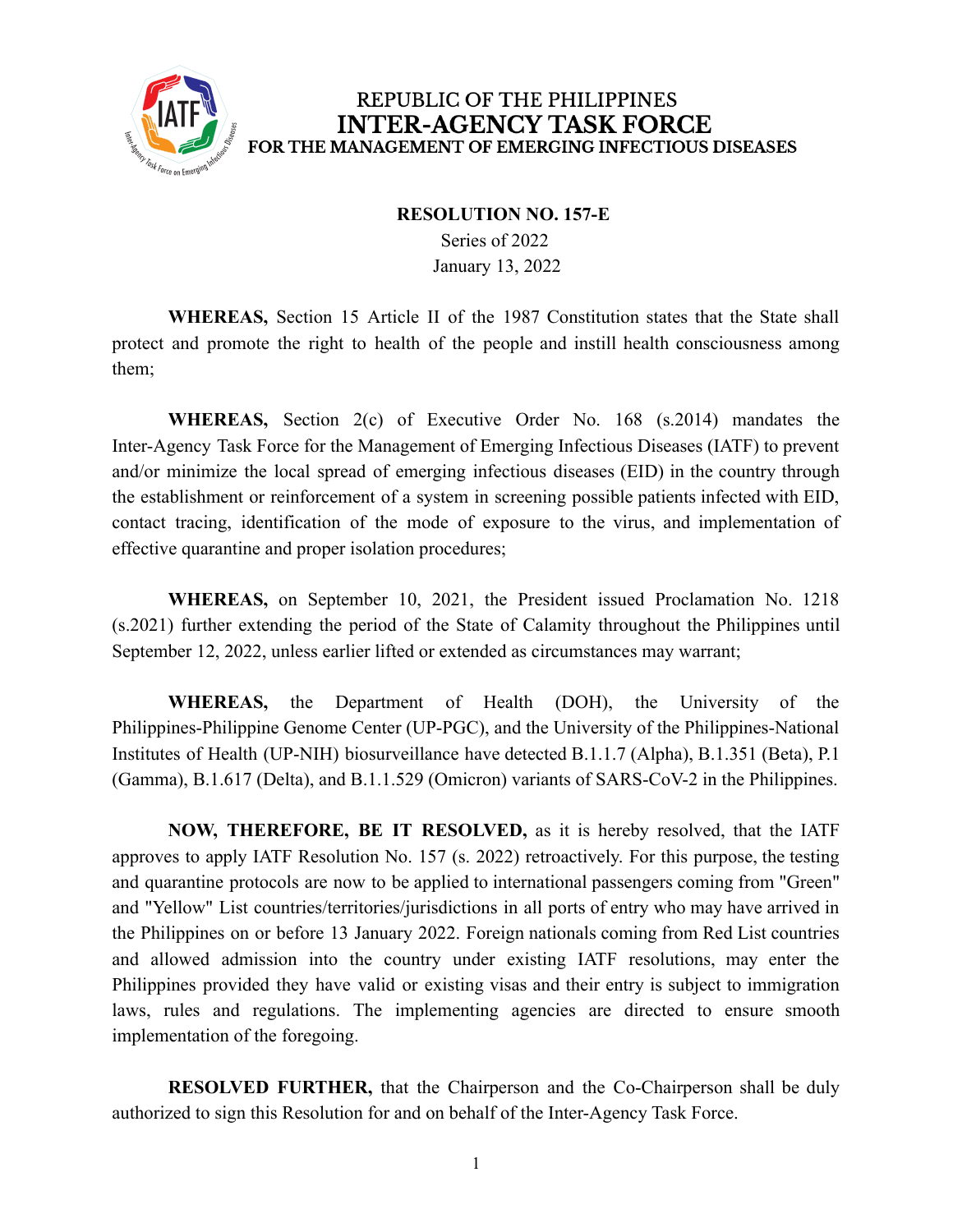

## REPUBLIC OF THE PHILIPPINES INTER-AGENCY TASK FORCE<br>FOR THE MANAGEMENT OF EMERGING INFECTIOUS DISEASES

**APPROVED** this January 15, 2022, via ad referendum**.**

**FRANCISCO T. DUQUE III**

Secretary, Department of Health IATF Chairperson

**KARLO ALEXEI B. NOGRALES** Secretary, Office of the Cabinet Secretariat IATF Co-Chairperson